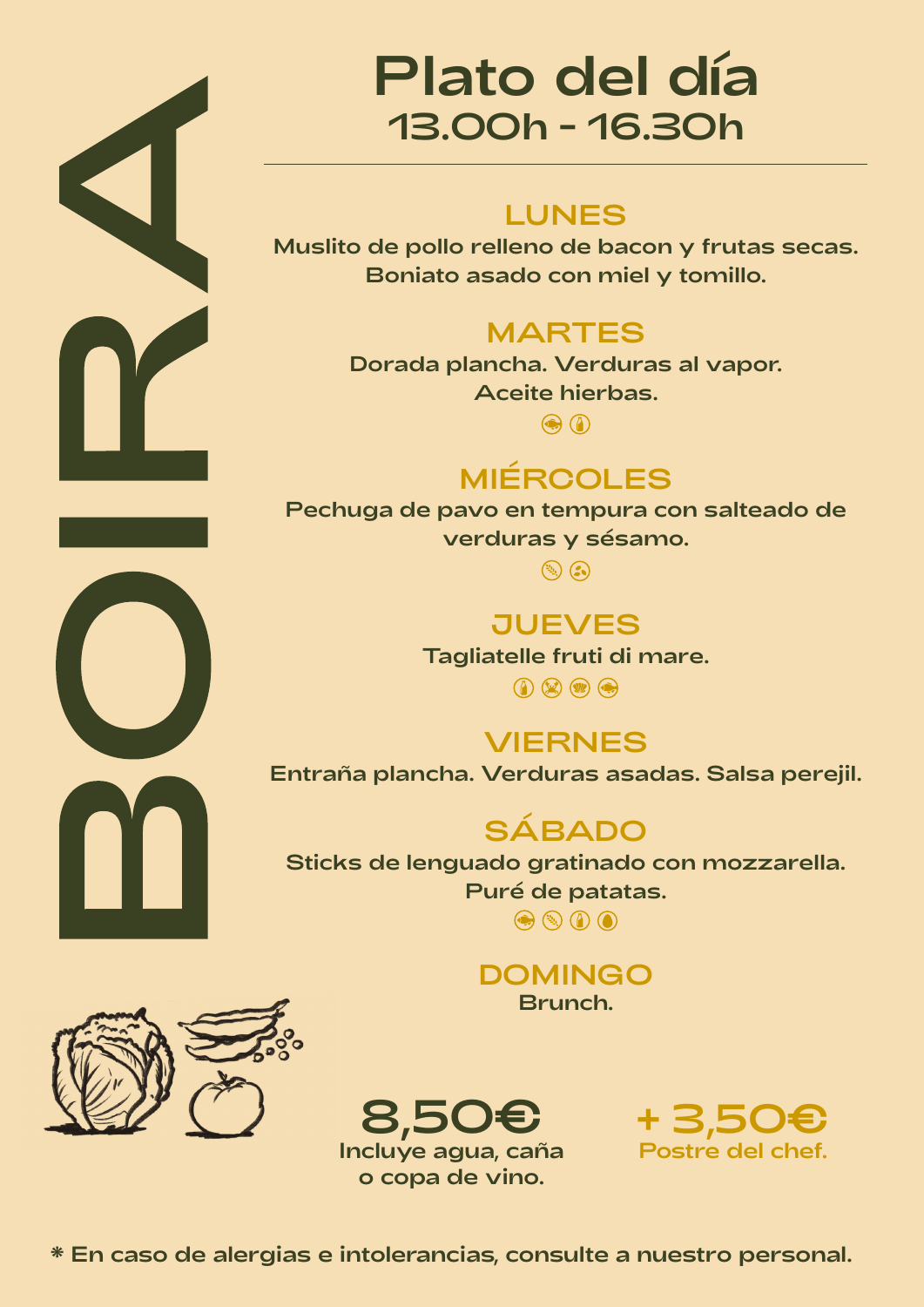

## Dish of the day 13.00h - 16.30h

## **MONDAY**

Chicken thigh stuffed with bacon and dried fruits. Roasted sweet potato with honey and thyme.

## **TUESDAY**

Grilled sea bream. Steamed vegetables. Herbs oil.

 $\circledR$ 

## **WEDNESDAY**

Turkey breast in tempura with sautéed vegetables and sesame.

 $\odot$ 

**THURSDAY** 

Tagliatelle fruti di mare.

 $\textcircled{1}\textcircled{2}\textcircled{3}$ 

## **FRIDAY**

Grilled entraña. Roasted vegetables. Parsley sauce.

#### **SATURDAY**

Sticks of sole au gratin with mozzarella. Mashed potatoes.

 $\circledcirc$   $\circledcirc$   $\circledcirc$ 

**SUNDAY** Brunch.

8,50€ Includes water or beer or glass of wine.





\* In case of allergies and intolerances, please consult our staff.